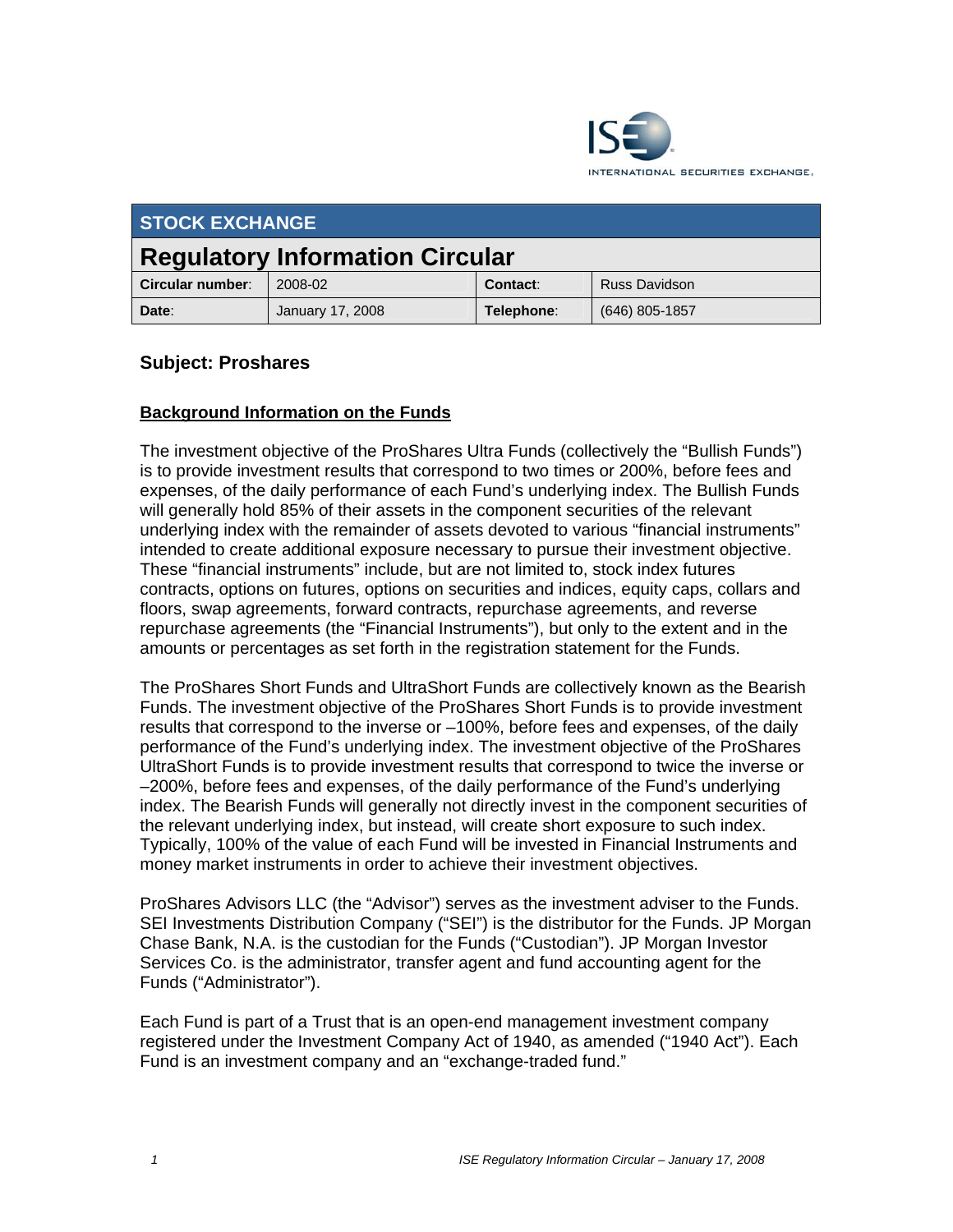As described more fully in the prospectus and statement of additional information ("SAI") for a Fund, each Fund issues and redeems shares ("Shares") at their net asset value ("NAV") only in large blocks of 75,000 Shares (each block of 75,000 Shares called a "Creation Unit"), generally in exchange for a basket of securities included in the Index ("Deposit Securities"), together with the deposit of a specified cash payment ("Cash Component"). This Cash Component will generally constitute the current value of the various Financial Instruments in the case of the Bullish Funds while for the Bearish Funds the cash amount will equal the NAV of the Creation Unit. Shares of the Funds will trade at market prices that may differ from their NAV. Shares of the Bullish Funds are redeemable only in Creation Units, and, generally, in exchange for portfolio securities and a specified cash payment. Shares of the Bearish Funds are redeemable only in Creation Units in exchange for cash. Except when aggregated in Creation Units, the Shares may not be redeemed with a Fund.

Each Fund pays out dividends from net investment income, if any, to shareholders at least annually. Distributions of net capital gains, if any, are declared and distributed to shareholders annually, but the Trust may make distributions more frequently under certain circumstances.

The Depository Trust Company ("DTC") serves as securities depository for the Shares, which may be held only in book-entry form; stock certificates will not be issued. DTC, or its nominee, is the record or registered owner of all outstanding Shares.

Each Fund's NAV is determined shortly after 4:00 p.m. Eastern Standard Time ("ET") on each day that the New York Stock Exchange ("NYSE") is open for business (a "Business Day"). The NAV is available from the Trust and is also available to National Securities Clearing Corporation ("NSCC") participants through data made available from NSCC. The value of each Index is disseminated to data vendors every 15 seconds.

The registration statement for a Fund describes the various fees and expenses for the Fund's Shares.

### **Purchases and Redemptions in Creation Unit Size**

ISE Equity Electronic Access Members ("Equity EAMs") are hereby informed that procedures for purchases and redemptions of Shares in Creation Unit size are described in the prospectus and SIA for a Fund, and that Shares are not individually redeemable but are redeemable only in Creation Unit size aggregations or multiples thereof.

# **Principal Risks**

Interested persons are referred to the discussion in the prospectus for a Fund of the principal risks of an investment in that Fund. These include tracking error risk (factors causing a Fund's performance to not match the performance of the underlying index), market trading risk (for example, trading halts, trading above or below net asset value), stock market risk, investment style risk, interest rate risk, investment approach risk, concentration risk, non-diversification risk, issuer-specific risk, management risk, lack of market liquidity, lack of governmental insurance or guarantee and fiscal policy risk. The Funds use investment techniques and financial instruments that may be considered aggressive, including the use of futures contracts, options on futures contracts, securities and indexes, forward contracts, swap agreements and similar instruments. In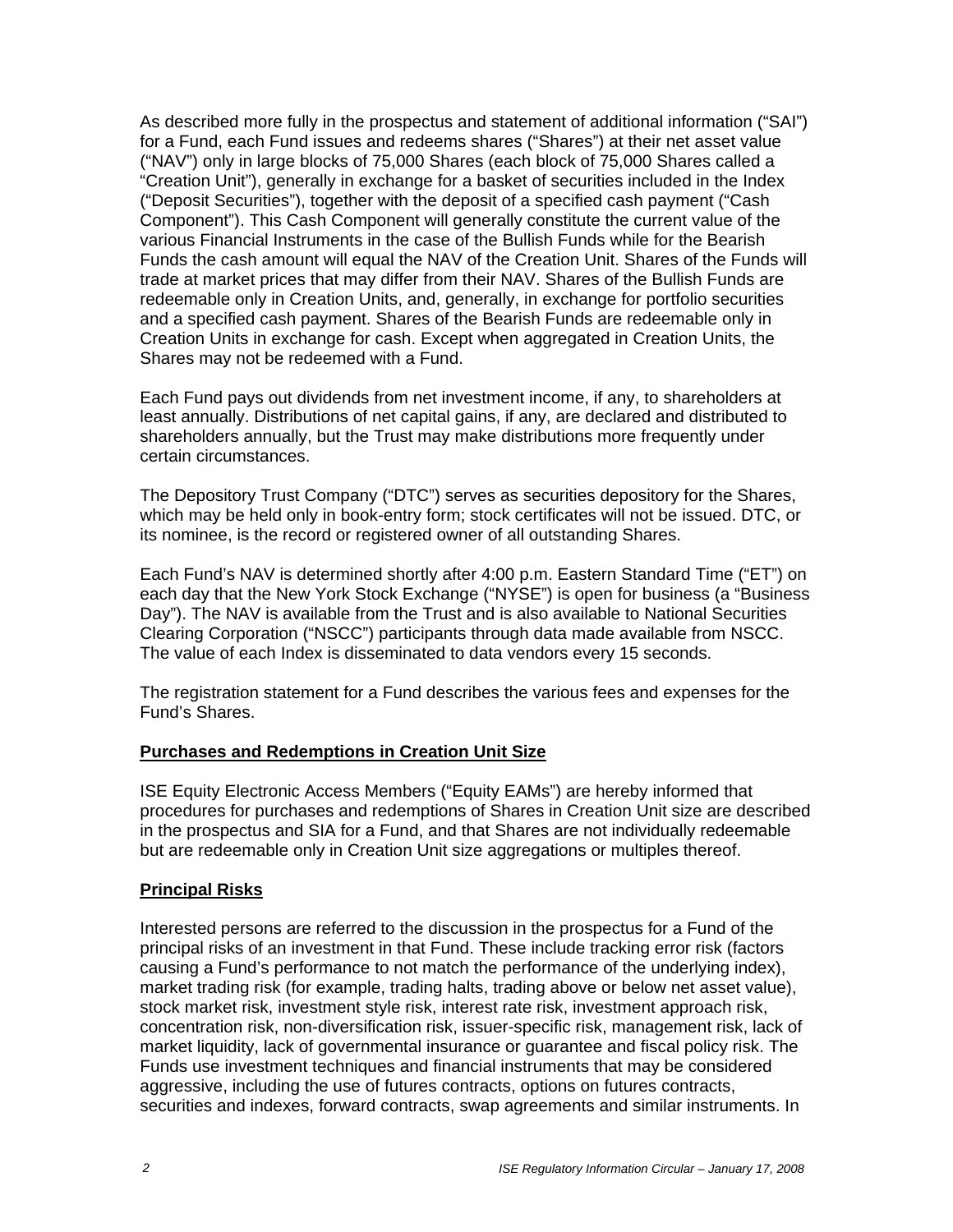addition, as noted in the prospectuses, shares of a Fund may trade below, at or above NAV. The NAV of a Fund's shares will fluctuate with changes in the market value of the Fund's holdings. The market prices of a Fund's shares will fluctuate in accordance with the changes in the NAV as well as supply and demand.

### **Exchange Rules Applicable to Trading in the Shares**

Trading in the Shares on ISE is subject to ISE equity trading rules.

## **Trading Hours**

The values of the indexes underlying the Shares are disseminated to data vendors every 15 seconds.

The Shares will trade on ISE between 9:30 a.m. and 4:15 p.m.

### **Suitability**

Trading in the Shares on ISE will be subject to the provisions of ISE Rule 2123(l). Members recommending transactions in the Shares to customers should make a determination that the recommendation is suitable for the customer. In addition, members must possess sufficient information to satisfy the "know your customer" obligation that is embedded in ISE Rule 2123(l).

Equity EAMs also should review FINRA Notice to Members 03-71 for guidance on trading these products. The Notice reminds members of their obligations to: (1) conduct adequate due diligence to understand the features of the product; (2) perform a reasonable-basis suitability analysis; (3) perform customer-specific suitability analysis in connection with any recommended transactions; (4) provide a balanced disclosure of both the risks and rewards associated with the particular product, especially when selling to retail investors; (5) implement appropriate internal controls; and (6) train registered persons regarding the features, risk and suitability of these products.

### **Trading Halts**

ISE will halt trading in the Shares of a Fund in accordance with ISE Rule 2123(e). The grounds for a halt under ISE Rule 2123(e) include a halt by the primary market because the intraday indicative value of the Fund and/or the value of its underlying index are not being disseminated as required, or a halt for other regulatory reasons. In addition, ISE will stop trading the Shares of a Fund if the primary market de-lists the Fund.

### **Delivery of a Prospectus**

ISE Equity EAMs should be mindful of applicable prospectus delivery requirements under the federal securities laws with respect to transactions in the Funds. Product descriptions and prospectuses may be obtained through ProShares at www.proshares.com or by calling ProShares at (866) PRO-5125. The prospectus for a Fund does not contain all of the information set forth in the Fund's registration statement (including the exhibits to the registration statement), parts of which have been omitted in accordance with the rules and regulations of the Securities and Exchange Commission ("SEC"). For further information about a Fund, please refer to its registration statement.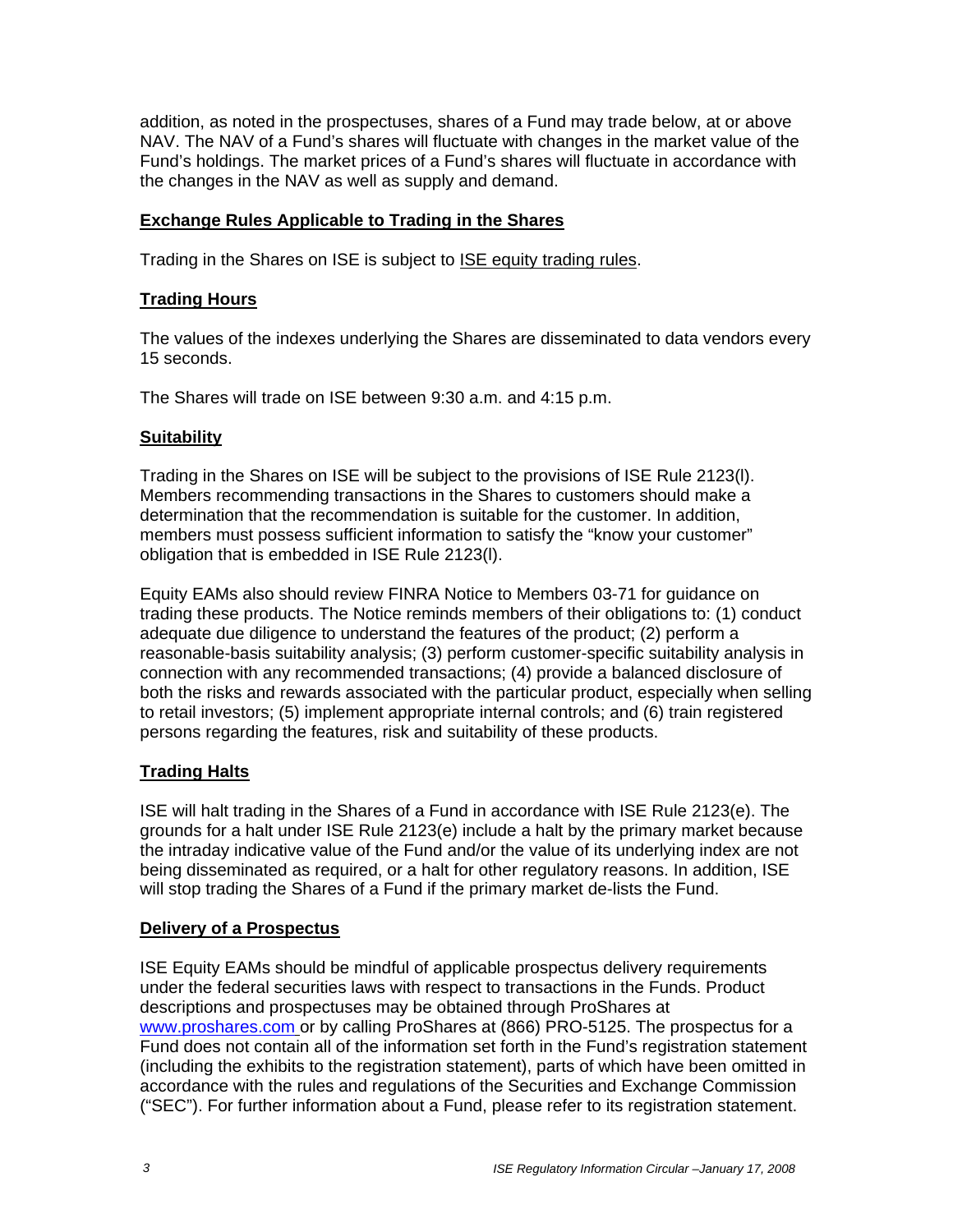In the event that the Funds rely upon an order by the SEC exempting the Shares from certain prospectus delivery requirements under Section 24(d) of the 1940 Act and in the future make available a written product description, ISE Rule 2123(f) requires that ISE Equity EAMs provide to all purchasers of Shares a written description of the terms and characteristics of such securities, in a form prepared by the Trust for the Fund, no later than the time a confirmation of the first transaction in the Shares is delivered to such purchaser. In addition, ISE Equity EAMs shall include such a written description with any sales material relating to the Shares that is provided to customers or the public. Any other written materials provided by an ISE Equity EAM to customers or the public making specific reference to the Shares as an investment vehicle must include a statement in substantially the following form: "A circular describing the terms and characteristics of the Shares of the Fund has been prepared by the Trust and is available from your broker. It is recommended that you obtain and review such circular before purchasing Shares of the Fund. In addition, upon request you may obtain from your broker a prospectus for Shares of the Fund."

An ISE Equity EAM carrying an omnibus account for a non-member broker-dealer is required to inform such non-member that execution of an order to purchase Shares for such omnibus account will be deemed to constitute agreement by the non-member to make such written description available to its customers on the same terms as are directly applicable to ISE Equity EAM under this rule.

Upon request of a customer, ISE Equity EAMs also shall provide a copy of the Prospectus.

### **Exemptive, Interpretive and No-Action Relief Under Federal Securities Regulations**

The SEC has issued exemptive, interpretive or no-action relief from certain provisions of rules under the Securities Exchange Act of 1934 (the "Act") regarding trading in the above mentioned exchange-traded funds.

### **Regulation M Exemptions**

Generally, Rules 101 and 102 of Regulation M prohibit any "distribution participant" and its "affiliated purchasers" from bidding for, purchasing, or attempting to induce any person to bid for or purchase any security which is the subject of a distribution until after the applicable restricted period, except as specifically permitted in Regulation M. The provisions of the Rules apply to underwriters, prospective underwriters, brokers, dealers, and other persons who have agreed to participate or are participating in a distribution of securities.

The SEC has granted an exemption from Rule 101 under Regulation M to permit persons participating in a distribution of shares of the above-mentioned Funds to engage in secondary market transactions in such shares during their participation in such a distribution. In addition, the SEC has granted relief under Regulation M to permit persons who may be deemed to be participating in the distribution of shares of the above-mentioned Funds (i) to purchase securities for the purpose of purchasing Creation Unit Aggregations of Fund Shares and to (ii) tender securities for redemption in Creation Unit Aggregations. Further, the SEC has clarified that the tender of Fund Shares to the Funds for redemption does not constitute a bid for or purchase of any of the Funds' securities during the restricted period of Rule 101. The SEC has also granted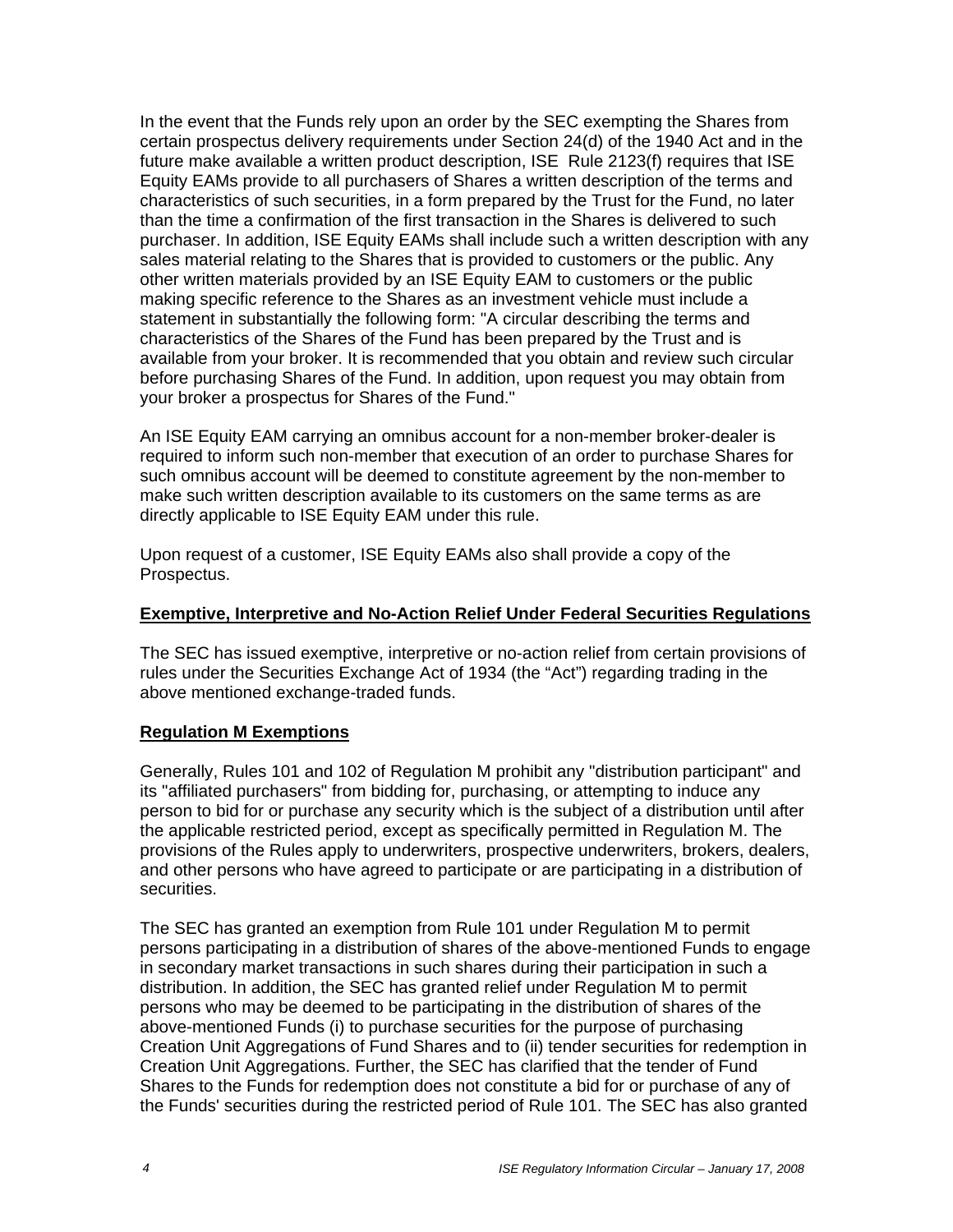an exemption pursuant to paragraph (e) of Rule 102 under Regulation M to allow the redemption of Fund Shares in Creation Unit Aggregations during the continuous offering of shares.

## **Customer Confirmations for Creation or Redemption of Fund Shares (SEC Rule 10b-10)**

Broker-dealers who handle purchases or redemptions of Fund Shares in Creation Unit size for customers will be permitted to provide such customers with a statement of the number of Creation Unit Aggregations created or redeemed without providing a statement of the identity, number and price of shares of the individual securities tendered to the Fund for purposes of purchasing Creation Unit Aggregations ("Deposit Securities") or the identity, number and price of shares to be delivered by the Trust for the Fund to the redeeming holder ("Redemption Securities"). The composition of the securities required to be tendered to the Fund for creation purposes and of the securities to be delivered on redemption will be disseminated each business day and will be applicable to requests for creations or redemption, as the case may be, on that day. This exemptive relief under Rule 10b-10 with respect to creations and redemptions is subject to the following conditions:

- (1) Confirmations to customers engaging in creations or redemptions must state that all information required by Rule 10b-10 will be provided upon request;
- (2) Any such request by a customer for information required by Rule 10b-10 will be filed in a timely manner, in accordance with Rule 10b-10(c);
- (3) Except for the identity, number and price of shares of the component securities of the Deposit Securities and Redemption Securities, as described above, confirmations to customers must disclose all other information required by Rule 10b-10(a).

# **SEC Rule 14e-5**

An exemption from Rule 14e-5 has been granted to permit any person acting as a dealer-manager of a tender offer for a component security of the Funds to (1) redeem Fund Shares in Creation Unit Aggregations from the issuer that may include a security subject to such tender offer and (2) to purchase Fund Shares during such tender offer. In addition, a no-action position has been taken under Rule 14e-5 if a broker-dealer acting as a dealer-manager of a tender offer for a security of the Fund purchases or arranges to purchase such securities in the secondary market for the purpose of tendering such securities to purchase one or more Creation Unit Aggregations of Shares, if made in conformance with the following:

(1) such bids or purchases are effected in the ordinary course of business, in connection with a basket of 20 or more securities in which any security that is the subject of a distribution, or any reference security, does not comprise more than 5% of the value of the basket purchased; or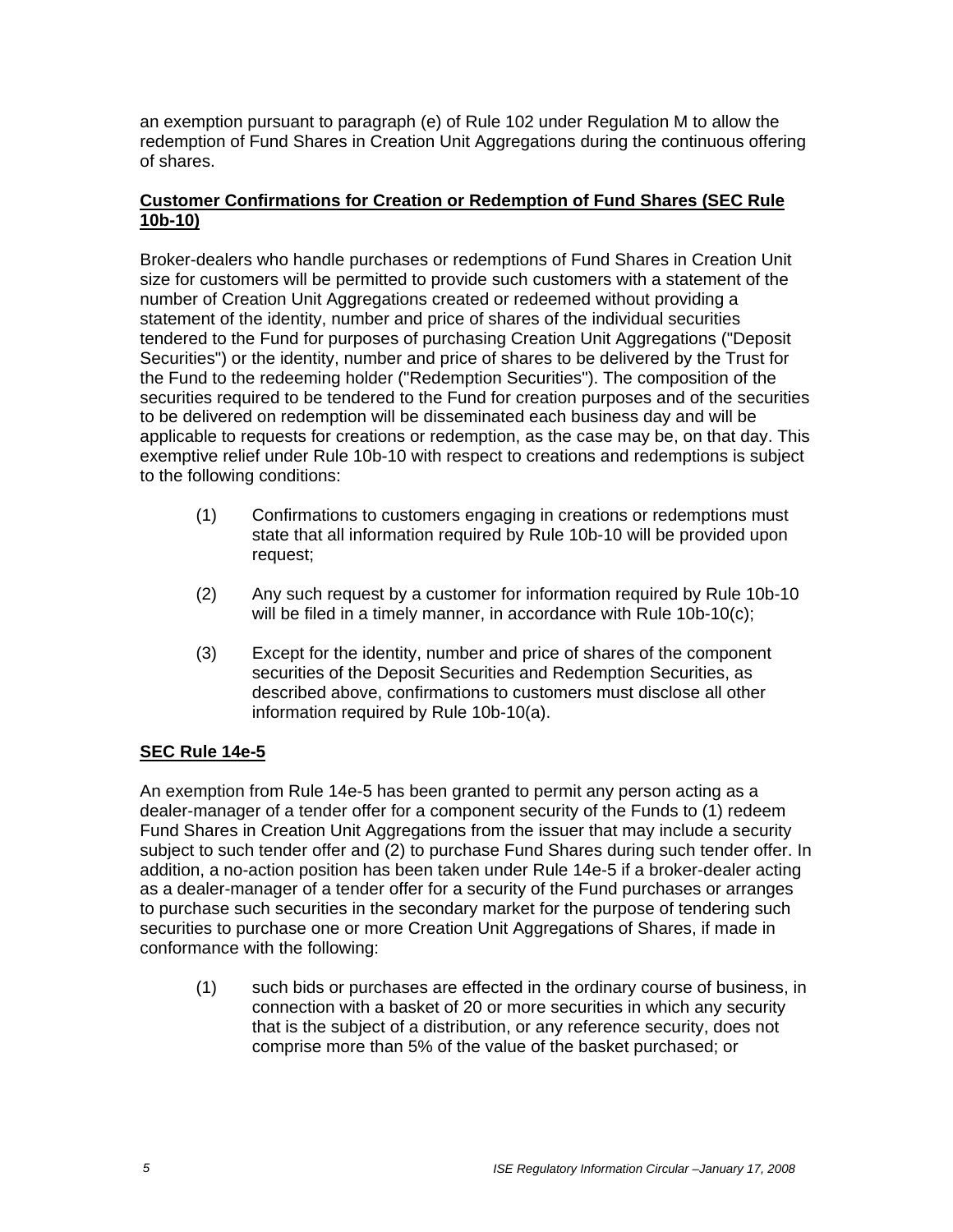- (2) purchases are effected as adjustments to such basket in the ordinary course of business as a result of a change in the composition of the underlying index; and
- (3) such bids or purchases are not effected for the purpose of facilitating such tender offer.

## **Section 11(d)(1); SEC Rules 11d1-1 and 11d1-2**

Section 11(d)(1) of the Act generally prohibits a person who is both a broker and a dealer from effecting any transaction in which the broker-dealer extends credit to a customer on any security which was part of a new issue in the distribution of which he participated as a member of a selling syndicate or group within thirty days prior to such transaction. The SEC has clarified that Section 11(d)(1) does not apply to broker-dealers that are not "Authorized Participants" (and, therefore, do not create Creation Unit Aggregations) that engage in both proprietary and customer transactions in shares of the Funds in the secondary market, and for broker-dealer Authorized Participants that engage in creations of Creation Unit Aggregations. This relief is subject to specific conditions, including the condition that such broker-dealer (whether or not an Authorized Participant) does not, directly or indirectly, receive from the fund complex any payment, compensation or other economic incentive to promote or sell the shares of the ETF to persons outside the fund complex, other than non-cash compensation permitted under FINRA Rule 2830 (I)(5)(A), (B) or (C), if applicable. (See letter from Catherine McGuire, Chief Counsel, SEC Division of Market Regulation, to Securities Industry Association, Derivative Products Committee, dated November 21, 2005.) The SEC also has taken a no-action position under Section 11(d)(1) of the Act that broker-dealers may treat shares of the Funds, for purposes of Rule 11d1-2, as "securities issued by a registered openend investment company as defined in the Investment Company Act" and thereby extend credit or maintain or arrange for the extension or maintenance of credit on shares that have been owned by the persons to whom credit is provided for more than 30 days, in reliance on the exemption contained in the rule.

#### **SEC Rule 15c1-5 and 15c1-6**

The SEC has taken a no-action position with respect to Rule 15c1-5 and Rule 15c1-6 as to the required disclosure of control by a broker or dealer with respect to creations and redemptions of Fund shares and secondary market transactions therein. (See letter from Catherine McGuire, Chief Counsel, SEC Division of Market Regulation, to Securities Industry Association, Derivative Products Committee, dated November 21, 2005.)

#### **This Regulatory Information Circular is not a statutory prospectus. ISE Equity EAMs should visit the Funds' website at www.proshares.com and consult the prospectus for a Fund for relevant information.**

Please contact me with any inquiries regarding this Regulatory Information Circular.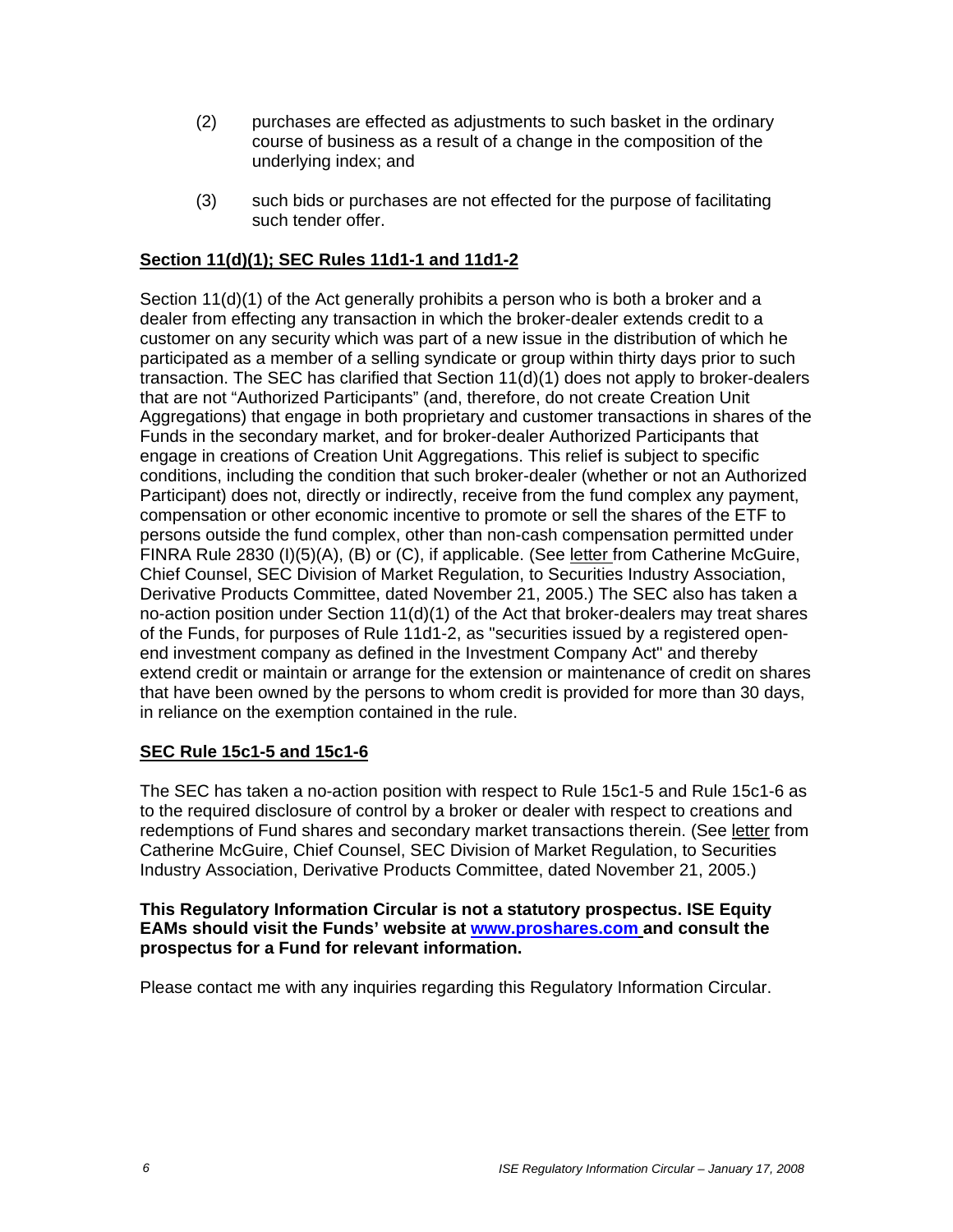#### **Appendix A - ProShares Funds**

| <b>Ticker</b> | <b>Fund Name</b>                                  | <b>CUSIP</b> |
|---------------|---------------------------------------------------|--------------|
| QLD           | ProShares Trust Ultra QQQ                         | 74347R206    |
| <b>DDM</b>    | ProShares Trust Ultra Dow30                       | 74347R305    |
| SSO           | ProShares Trust Ultra S&P500                      | 74347R107    |
| <b>MVV</b>    | ProShares Ultra Mid Cap 400                       | 74347R404    |
| <b>SAA</b>    | ProsShares Ultra SmallCap600                      | 74347R818    |
| <b>UWM</b>    | ProShares Trust Ultra Russell2000                 | 74347R842    |
| <b>UVG</b>    | ProShares Trust Ultra Russell1000 Value           | 74347R529    |
| <b>UKF</b>    | ProShares Trust Ultra Russell1000 Growth          | 74347R537    |
| <b>UVU</b>    | ProShares Trust Ultra Russell MidCap Value        | 74347R495    |
| <b>UKW</b>    | ProShares Trust Ultra Russell MidCap Growth       | 74347R511    |
| <b>UVT</b>    | ProShares Trust Ultra Russell2000 Value           | 74347R479    |
| <b>UKK</b>    | ProShares Trust Ultra Russell2000 Growth          | 74347R487    |
| <b>UYM</b>    | <b>ProShares Trust Ultra Basic Materials</b>      | 74347R776    |
| <b>UGE</b>    | ProShares Trust Ultra Consumer Goods              | 74347R768    |
| <b>UCC</b>    | <b>ProShares Trust Ultra Consumer Services</b>    | 74347R750    |
| <b>UYG</b>    | ProShares Trust Ultra Financial                   | 74347R743    |
| <b>RXL</b>    | ProShares Trust Ultra Health Care                 | 74347R735    |
| <b>UXI</b>    | <b>ProShares Trust Ultra Industrials</b>          | 74347R727    |
| <b>DIG</b>    | ProShares Trust Ultra Oil & Gas                   | 74347R719    |
| <b>URE</b>    | <b>ProShares Trust Ultra Real Estate</b>          | 74347R677    |
| <b>USD</b>    | ProShares Trust Ultra Semiconductor               | 74347R669    |
| <b>ROM</b>    | ProShares Trust Ultra Technology                  | 74347R693    |
| <b>UPW</b>    | <b>ProShares Trust Ultra Utilities</b>            | 74347R685    |
|               |                                                   |              |
| <b>PSQ</b>    | ProShares Trust Short QQQ                         | 74347R602    |
| <b>DOG</b>    | ProShares Trust Short Dow30                       | 74347R701    |
| <b>SH</b>     | ProShares Trust Short S&P500                      | 74347R503    |
| MYY.          | ProShares Trust Short Mid Cap400                  | 74347R800    |
| <b>SBB</b>    | Proshares Short SmallCap600                       | 74347R784    |
| <b>RWM</b>    | ProShares Trust Short Russell2000                 | 74347R826    |
| QID           | ProShares Ultrashort QQQ                          | 74347R875    |
| DXD           | ProShares UltraShort Dow30                        | 74347R867    |
| SDS           | ProShares Trust UltraShort S&P500                 | 74347R883    |
| <b>MZZ</b>    | ProShares UltraShort MidCap 400                   | 74347R859    |
| SDD           | ProShares Trust UtraShort SmallCap600             | 74347R792    |
| <b>TWM</b>    | ProShares Trust UtraShort Russell2000             | 74347R834    |
| <b>SJF</b>    | ProShares Trust UltraShort Russell1000 Value      | 74347R453    |
| <b>SFK</b>    | ProShares Trust UtraShort Russell1000 Growth      | 74347R461    |
| SJL           | ProShares Trust UtraShort Russell MidCap Value    | 74347R438    |
| <b>SDK</b>    | ProShares Trust UtraShort Russell MidCap Growth   | 74347R446    |
| <b>SJH</b>    | ProShares Trust UltraShort Russell2000 Value      | 74347R412    |
| <b>SKK</b>    | ProShares Trust UltraShort Russell2000 Growth     | 74347R420    |
| <b>SMN</b>    | <b>ProShares Trust UltraShort Basic Materials</b> | 74347R651    |
| <b>SZK</b>    | <b>ProShares Trust UltraShort Consumer Goods</b>  | 74347R644    |
| <b>SCC</b>    | ProShares Trust UltraShort Consumer Services      | 74347R636    |